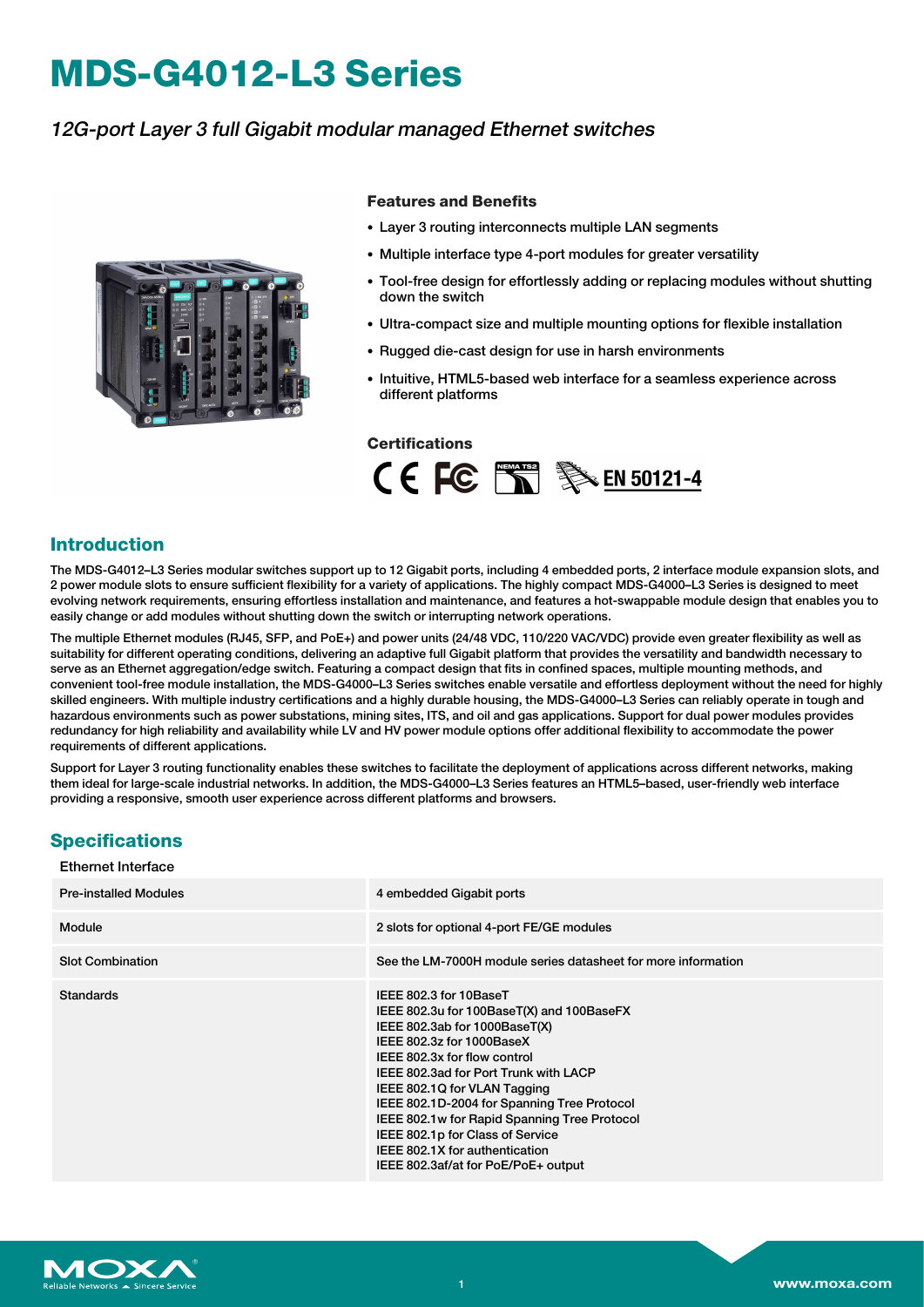#### Ethernet Software Features

| Management                    | IPv4/IPv6, Flow control, Back Pressure Flow Control, DHCP Server/Client, ARP, RARP,<br>LLDP, Port Mirror, Linkup Delay, SMTP, SNMP Trap, SNMP Inform, SNMPv1/v2c/v3,<br>RMON, TFTP, SFTP, HTTP, HTTPS, Telnet, Syslog, Private MIB, Loopback interface |
|-------------------------------|--------------------------------------------------------------------------------------------------------------------------------------------------------------------------------------------------------------------------------------------------------|
| Filter                        | GMRP, GVRP, GARP, 802.1Q VLAN, IGMP Snooping v1/v2/v3, IGMP Querier                                                                                                                                                                                    |
| <b>Redundancy Protocols</b>   | STP, RSTP, Turbo Ring v2, Turbo Chain, Ring Coupling, Dual-Homing, Link Aggregation                                                                                                                                                                    |
| <b>Routing Redundancy</b>     | <b>VRRP</b>                                                                                                                                                                                                                                            |
| Security                      | Broadcast storm protection, Rate Limit, Trust access control, Static Port Lock, MAC<br>Sticky, HTTPS/SSL, SSH, RADIUS, TACACS+, Login and Password Policy                                                                                              |
| <b>Time Management</b>        | SNTP, NTP Server/Client, NTP Authentication                                                                                                                                                                                                            |
| <b>Protocols</b>              | IPv4/IPv6, TCP/IP, UDP, ICMP, ARP, RARP, TFTP, DNS, NTP Client, DHCP Server,<br>DHCP Client, 802.1X, QoS, HTTPS, HTTP, Telnet, SMTP, SNMPv1/v2c/v3, RMON,<br>Syslog                                                                                    |
| <b>Unicast Routing</b>        | <b>OSPF, Static Route</b>                                                                                                                                                                                                                              |
| MIB                           | P-BRIDGE MIB, Q-BRIDGE MIB, IEEE8021-SPANNING-TREE-MIB, IEEE8021-PAE-MIB,<br>IEEE8023-LAG-MIB, LLDP-EXT-DOT1-MIB, LLDP-EXT-DOT3-MIB, SNMPv2-MIB,<br>RMON MIB Groups 1, 2, 3, 9                                                                         |
| <b>Switch Properties</b>      |                                                                                                                                                                                                                                                        |
| <b>MAC Table Size</b>         | 16 K                                                                                                                                                                                                                                                   |
| Max. No. of VLANs             | 256                                                                                                                                                                                                                                                    |
| <b>VLAN ID Range</b>          | VID 1 to 4094                                                                                                                                                                                                                                          |
| <b>IGMP Groups</b>            | 1024                                                                                                                                                                                                                                                   |
| <b>Priority Queues</b>        | 8                                                                                                                                                                                                                                                      |
| <b>Packet Buffer Size</b>     | 12 Mbits                                                                                                                                                                                                                                               |
| Serial Interface              |                                                                                                                                                                                                                                                        |
| Console Port                  | RS-232 (TxD, RxD, GND), 8-pin RJ45 (115200, n, 8, 1)                                                                                                                                                                                                   |
| <b>USB</b> Interface          |                                                                                                                                                                                                                                                        |
| <b>USB Connector</b>          | <b>USB Type A (Reserved)</b>                                                                                                                                                                                                                           |
| Input/Output Interface        |                                                                                                                                                                                                                                                        |
| <b>Digital Input Channels</b> | 1 (On MGMT Module)                                                                                                                                                                                                                                     |
| <b>Digital Inputs</b>         | $+13$ to $+30$ V for state 1<br>$-30$ to $+3$ V for state 0<br>Max. input current: 8 mA                                                                                                                                                                |
| <b>Alarm Contact Channels</b> | 3 (On MGMT, PWR1, PWR2 Module)<br>Relay output with current carrying capacity of 2 A @ 30 VDC                                                                                                                                                          |

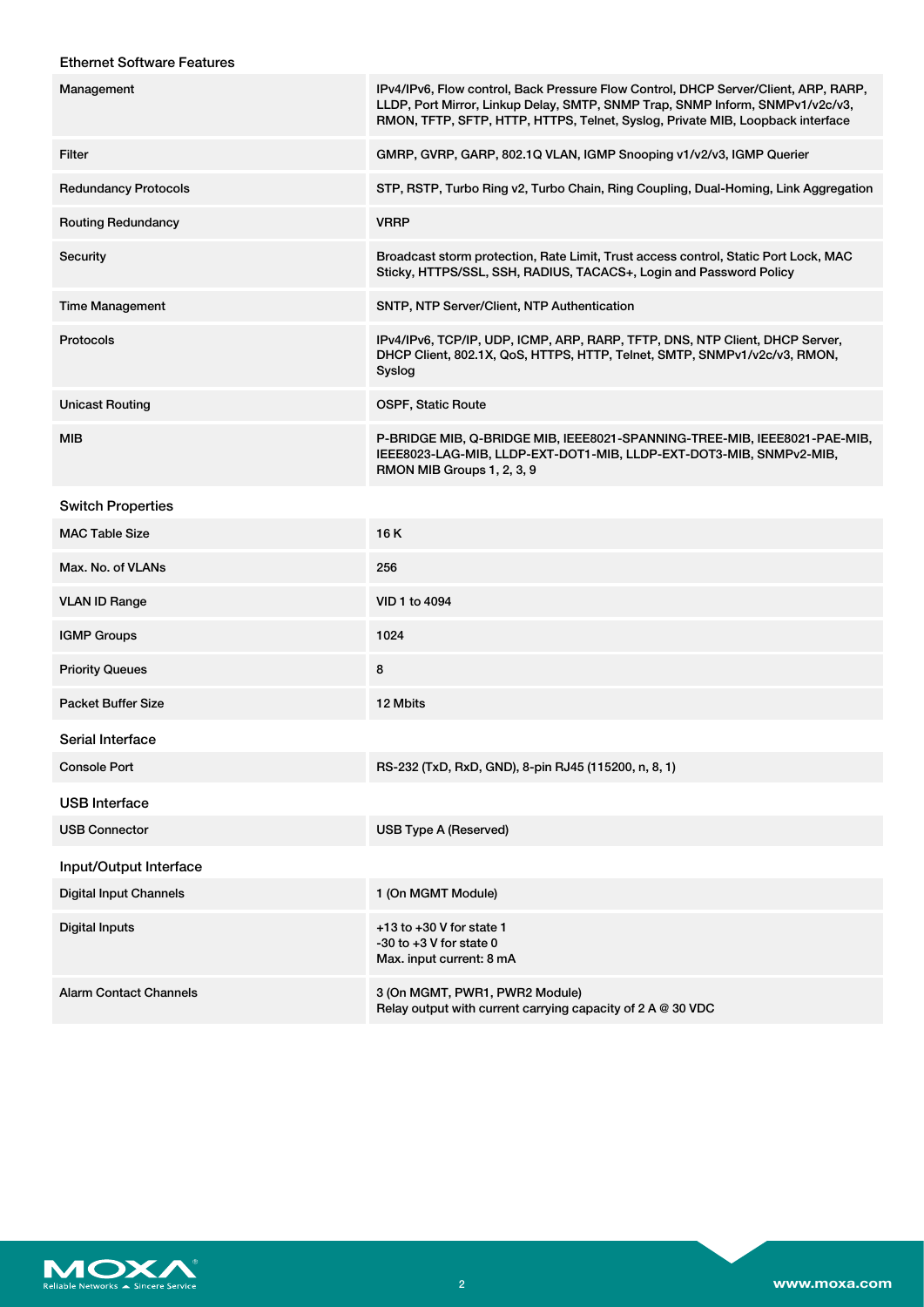|  | <b>Power Parameters</b> |
|--|-------------------------|
|--|-------------------------|

| <b>Input Voltage</b>                   | with PWR-HV-P48 installed:<br>110/220 VDC, 110 VAC, 60 HZ, 220 VAC, 50 Hz, PoE: 48 VDC                                                   |
|----------------------------------------|------------------------------------------------------------------------------------------------------------------------------------------|
|                                        | with PWR-LV-P48 installed:<br>24/48 VDC, PoE: 48 VDC                                                                                     |
|                                        | with PWR-HV-NP installed:<br>110/220 VDC, 110 VAC, 60 HZ, 220 VAC, 50 Hz                                                                 |
|                                        | with PWR-LV-NP installed:<br>24/48 VDC                                                                                                   |
| <b>Operating Voltage</b>               | with PWR-HV-P48 installed:<br>88 to 300 VDC, 90 to 264 VAC, 47 to 63 Hz, PoE: 46 to 57 VDC                                               |
|                                        | with PWR-LV-P48 installed:<br>18 to 72 VDC (24/48 VDC for hazardous location), PoE: 46 to 57 VDC (48 VDC for<br>hazardous location)      |
|                                        | with PWR-HV-NP installed:<br>88 to 300 VDC, 90 to 264 VAC, 47 to 63 Hz                                                                   |
|                                        | with PWR-LV-NP installed:<br>18 to 72 VDC                                                                                                |
| <b>Input Current</b>                   | with PWR-HV-P48/PWR-HV-NP installed:<br>Max. 0.11 A @ 110 VDC<br>Max. 0.06 A @ 220 VDC<br>Max, 0.29 A @ 110 VAC<br>Max. 0.18 A @ 220 VAC |
|                                        | with PWR-LV-P48/PWR-LV-NP installed:<br>Max. 0.53 A @ 24 VDC<br>Max, 0.28 A @ 48 VDC                                                     |
| Max. PoE Power Output per Port         | 36 W                                                                                                                                     |
| <b>Total PoE Power Budget</b>          | Max. 360 W (with one power supply) for total PD consumption at 48 VDC input for PoE<br>systems                                           |
|                                        | Max. 360 W (with one power supply) for total PD consumption at 53 to 57 VDC input for<br>PoE+ systems                                    |
|                                        | Max. 720 W (with two power supplies) for total PD consumption at 48 VDC input for PoE<br>systems                                         |
|                                        | Max. 720 W (with two power supplies) for total PD consumption at 53 to 57 VDC input<br>for PoE+ systems                                  |
| <b>Overload Current Protection</b>     | Supported                                                                                                                                |
| <b>Reverse Polarity Protection</b>     | Supported                                                                                                                                |
| <b>Physical Characteristics</b>        |                                                                                                                                          |
| <b>IP Rating</b>                       | <b>IP40</b>                                                                                                                              |
| <b>Dimensions</b>                      | 134 x 115 x 163.25 mm (5.28 x 4.53 x 6.44 in)                                                                                            |
| Weight                                 | 2000 g (4.41 lb)                                                                                                                         |
| Installation                           | DIN-rail mounting, Wall mounting (with optional kit), Rack mounting (with optional kit)                                                  |
| <b>Environmental Limits</b>            |                                                                                                                                          |
| <b>Operating Temperature</b>           | Standard Temp Models: -10 to 60°C (-14 to 140°F)<br>Wide Temp Models: -40 to 75°C (-40 to 167°F)                                         |
| Storage Temperature (package included) | -40 to 85°C (-40 to 185°F)                                                                                                               |
| <b>Ambient Relative Humidity</b>       | 5 to 95% (non-condensing)                                                                                                                |

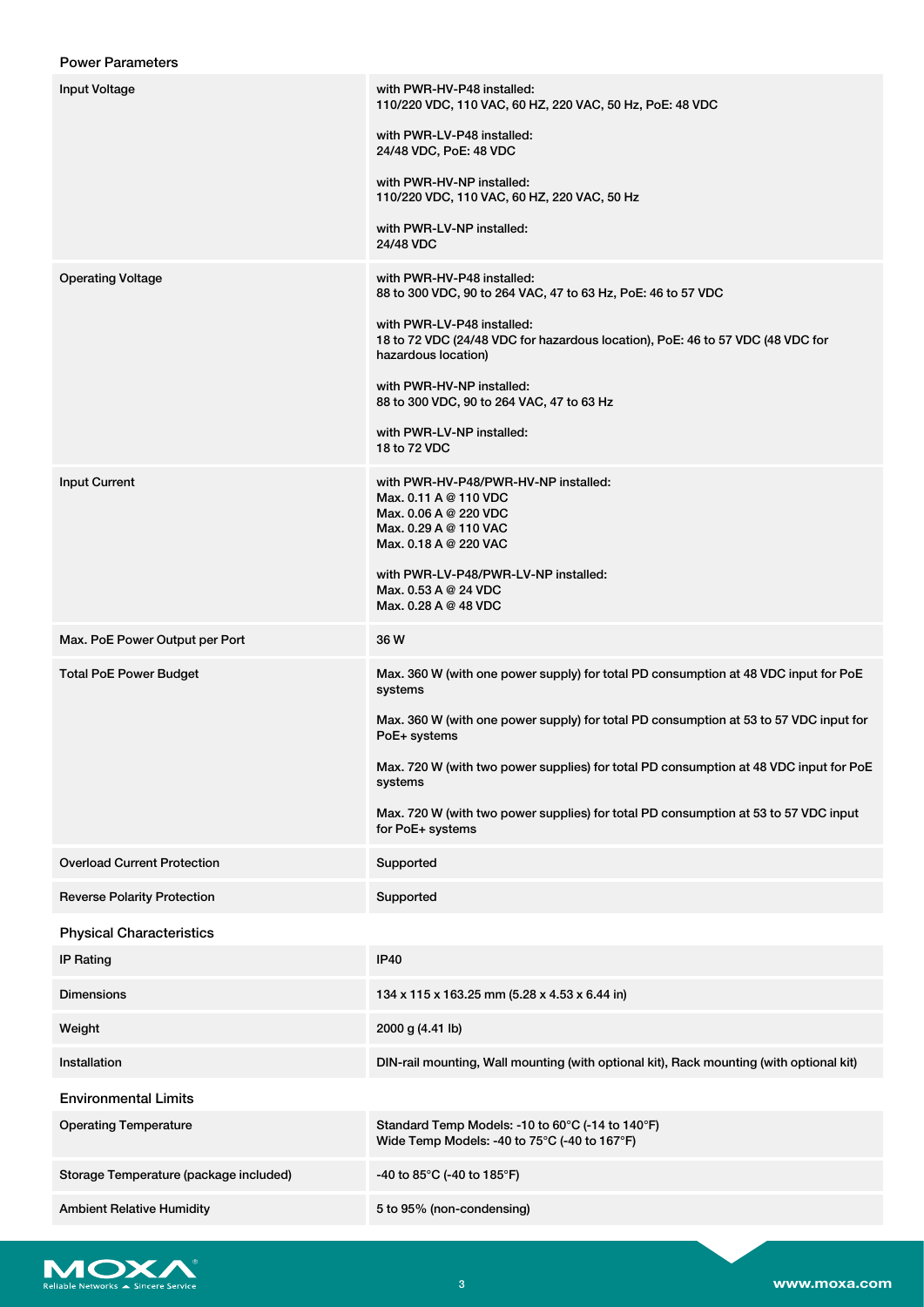| <b>Standards and Certifications</b> |  |
|-------------------------------------|--|
|-------------------------------------|--|

| Safety                     | EN 62368-1, IEC 62368-1, UL 62368-1, IEC 60950-1                                                                                                                                                                                                                                                      |
|----------------------------|-------------------------------------------------------------------------------------------------------------------------------------------------------------------------------------------------------------------------------------------------------------------------------------------------------|
| <b>EMC</b>                 | EN 55032/35                                                                                                                                                                                                                                                                                           |
| EMI                        | CISPR 32, FCC Part 15B Class A                                                                                                                                                                                                                                                                        |
| <b>EMS</b>                 | IEC 61000-4-2 ESD: Contact: 8 kV; Air: 15 kV<br>IEC 61000-4-3 RS: 80 MHz to 1 GHz: 20 V/m<br>IEC 61000-4-4 EFT: Power: 4 kV; Signal: 4 kV<br>IEC 61000-4-5 Surge: Power: 4 kV; Signal: 4 kV<br>IEC 61000-4-6 CS: 10 V<br>IEC 61000-4-8 PFMF<br>IEC 61000-4-11: Voltage Dips and Voltage Interruptions |
| Railway                    | EN 50121-4                                                                                                                                                                                                                                                                                            |
| <b>Traffic Control</b>     | <b>NEMATS2</b>                                                                                                                                                                                                                                                                                        |
| Shock                      | IEC 60068-2-27                                                                                                                                                                                                                                                                                        |
| Freefall                   | IEC 60068-2-31                                                                                                                                                                                                                                                                                        |
| Vibration                  | IEC 60068-2-6                                                                                                                                                                                                                                                                                         |
| <b>Hazardous Locations</b> | Class I Division 2, ATEX                                                                                                                                                                                                                                                                              |
| <b>Power Substation</b>    | IEEE 1613, IEC 61850-3                                                                                                                                                                                                                                                                                |
| <b>MTBF</b>                |                                                                                                                                                                                                                                                                                                       |
| Time                       | 1,008,160 hrs                                                                                                                                                                                                                                                                                         |
| <b>Standards</b>           | Telcordia SR332                                                                                                                                                                                                                                                                                       |
| Warranty                   |                                                                                                                                                                                                                                                                                                       |
| <b>Warranty Period</b>     | 5 years                                                                                                                                                                                                                                                                                               |
| <b>Details</b>             | See www.moxa.com/warranty                                                                                                                                                                                                                                                                             |
| <b>Package Contents</b>    |                                                                                                                                                                                                                                                                                                       |
| <b>Device</b>              | 1 x MDS-G4012-L3 Series switch                                                                                                                                                                                                                                                                        |
| Cable                      | 1 x RJ45-to-DB9 console cable                                                                                                                                                                                                                                                                         |
| <b>Installation Kit</b>    | (Pre-installed) 2 x DIN-rail kit<br>2 x cap, plastic, for RJ45 port                                                                                                                                                                                                                                   |
| Documentation              | 1 x quick installation guide<br>1 x product notice, Simplified Chinese<br>1 x product certificates of quality inspection, Simplified Chinese<br>1 x warranty card                                                                                                                                     |
| Note                       | This product requires additional modules (sold separately) to function.                                                                                                                                                                                                                               |

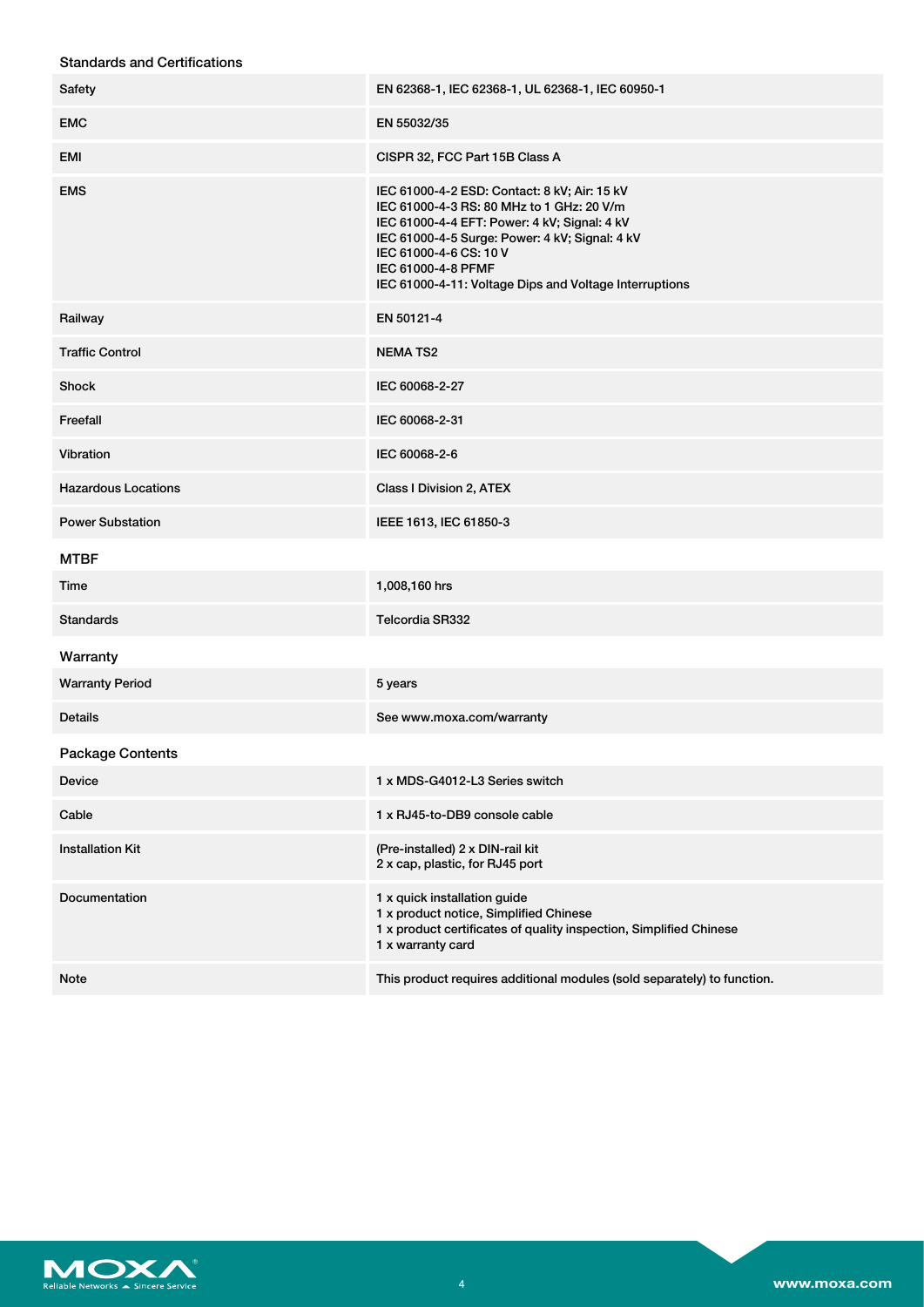## **Dimensions**







**DIN-Rail Mount** 



# **Ordering Information**

| <b>Model Name</b> | Layer | Total No. of<br>Ports | 100/<br>1000BaseSFP<br><b>Slots</b> | 10/100/<br>1000BaseT(X)<br>Ports (RJ45<br>Connector) | PoE 10/100/<br>1000BaseT(X)<br>Ports (RJ45<br>Connector) | 10/<br>100BaseT(X)<br>Ports (RJ45<br>Connector) | PoE 10/<br>100BaseT(X)<br>Ports (RJ45<br>Connector) | Operating<br>Temp.      |
|-------------------|-------|-----------------------|-------------------------------------|------------------------------------------------------|----------------------------------------------------------|-------------------------------------------------|-----------------------------------------------------|-------------------------|
| MDS-G4012-L3      | 3     | 12                    | Up to $8$                           | Up to $12$                                           | Up to $8$                                                | Up to $8$                                       | Up to $8$                                           | $-10$ to 60 $\degree$ C |
| MDS-G4012-L3-T    |       | 12                    | Up to $8$                           | Up to 12                                             | Up to $8$                                                | Up to $8$                                       | Up to $8$                                           | $-40$ to $75^{\circ}$ C |

# **Accessories (sold separately)**

### LM-7000H Module Series

| LM-7000H-4GTX             | Gigabit Ethernet module with 4 10/100/1000BaseT(X) ports                                                             |
|---------------------------|----------------------------------------------------------------------------------------------------------------------|
| LM-7000H-4GPoE            | Gigabit Ethernet module with 4 10/100/1000BaseT(X) IEEE 802.3af/at PoE+ ports                                        |
| <b>LM-7000H-4GSFP</b>     | Gigabit Ethernet module with 4 100/1000BaseSFP slots                                                                 |
| LM-7000H-4TX              | Fast Ethernet module with 4 10/100BaseT(X) ports                                                                     |
| LM-7000H-4PoE             | Fast Ethernet module with 4 10/100BaseT(X) IEEE 802.3af/at PoE+ ports                                                |
| <b>Power Modules</b>      |                                                                                                                      |
| PWR-LV-P48                | Power supply module (24/48 VDC) with system power input, relay, PoE power input                                      |
| PWR-HV-P48                | Power supply module (110/220 VAC/VDC) with system power input, relay, PoE power input                                |
| <b>PWR-LV-NP</b>          | Power supply module (24/48 VDC) with system power input, relay                                                       |
| PWR-HV-NP                 | Power supply module (110/220 VAC/VDC) with system power input, relay                                                 |
| <b>Wall-Mounting Kits</b> |                                                                                                                      |
| WK-112-01                 | Wall-mounting kit, 2 plates, 8 screws                                                                                |
| <b>Rack-Mounting Kits</b> |                                                                                                                      |
| <b>RK-3U-01</b>           | Rack-mounting kit, 4 L-shaped plates, and 2 plates with 32 screws for combining two MDS-G4028                        |
| <b>SFP Modules</b>        |                                                                                                                      |
| SFP-1FEMLC-T              | SFP module with 1 100Base multi-mode, LC connector for 2/4 km transmission, -40 to 85°C operating<br>temperature     |
| SFP-1FESLC-T              | SFP module with 1 100Base single-mode with LC connector for 40 km transmission, -40 to 85°C<br>operating temperature |

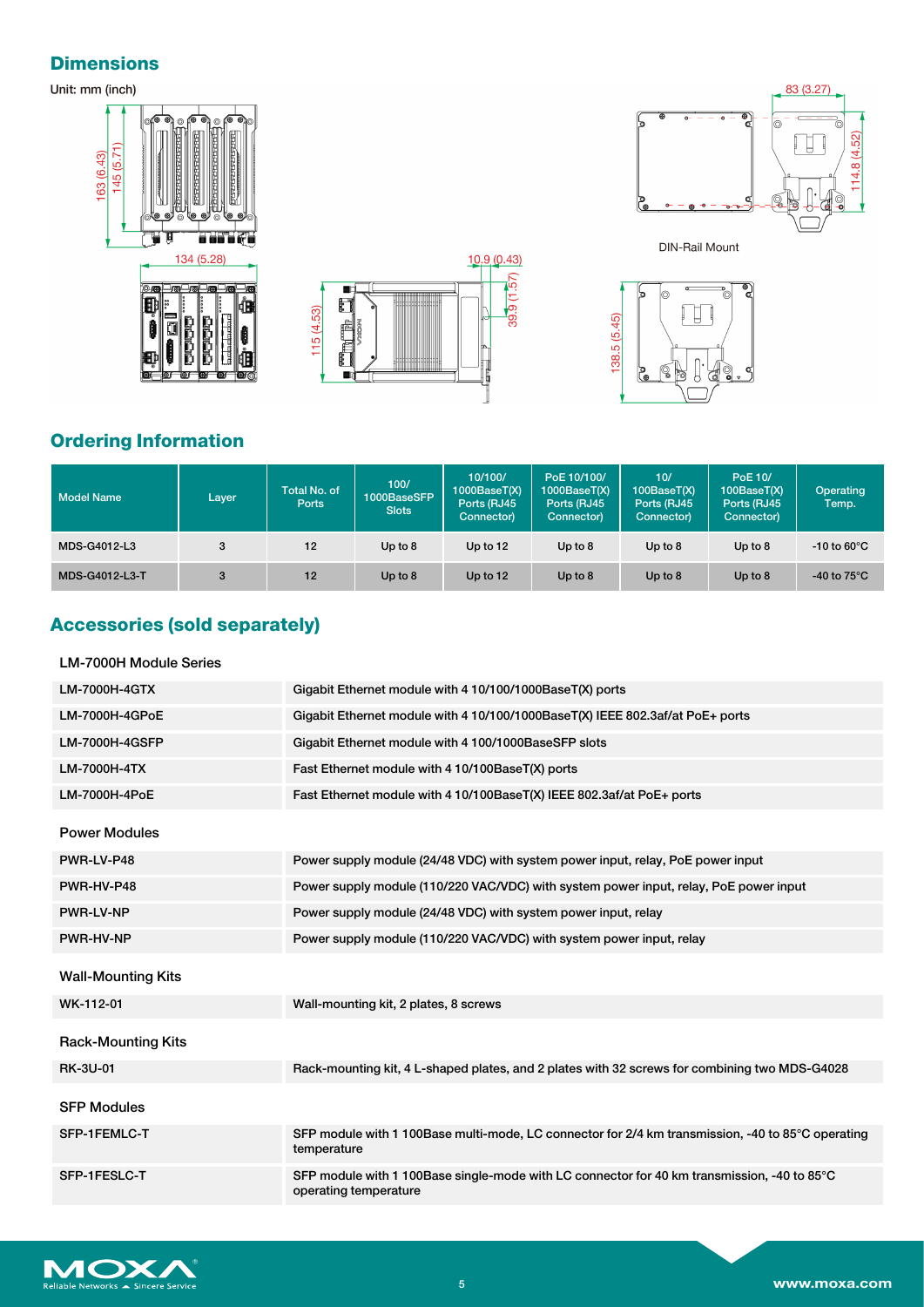| SFP-1FELLC-T    | SFP module with 1 100Base single-mode with LC connector for 80 km transmission, -40 to 85°C<br>operating temperature                                      |
|-----------------|-----------------------------------------------------------------------------------------------------------------------------------------------------------|
| SFP-1G10ALC     | WDM-type (BiDi) SFP module with 1 1000BaseSFP port with LC connector for 10 km transmission; TX<br>1310 nm, RX 1550 nm, 0 to 60°C operating temperature   |
| SFP-1G10ALC-T   | WDM-type (BiDi) SFP module with 1 1000BaseSFP port with LC connector for 10 km transmission; TX<br>1310 nm, RX 1550 nm, -40 to 85°C operating temperature |
| SFP-1G10BLC     | WDM-type (BiDi) SFP module with 1 1000BaseSFP port with LC connector for 10 km transmission; TX<br>1550 nm, RX 1310 nm, 0 to 60°C operating temperature   |
| SFP-1G10BLC-T   | WDM-type (BiDi) SFP module with 1 1000BaseSFP port with LC connector for 10 km transmission; TX<br>1550 nm, RX 1310 nm, -40 to 85°C operating temperature |
| SFP-1G20ALC     | WDM-type (BiDi) SFP module with 1 1000BaseSFP port with LC connector for 20 km transmission; TX<br>1310 nm, RX 1550 nm, 0 to 60°C operating temperature   |
| SFP-1G20ALC-T   | WDM-type (BiDi) SFP module with 1 1000BaseSFP port with LC connector for 20 km transmission; TX<br>1310 nm, RX 1550 nm, -40 to 85°C operating temperature |
| SFP-1G20BLC     | WDM-type (BiDi) SFP module with 1 1000BaseSFP port with LC connector for 20 km transmission; TX<br>1550 nm, RX 1310 nm, 0 to 60°C operating temperature   |
| SFP-1G20BLC-T   | WDM-type (BiDi) SFP module with 1 1000BaseSFP port with LC connector for 20 km transmission; TX<br>1550 nm, RX 1310 nm, -40 to 85°C operating temperature |
| SFP-1G40ALC     | WDM-type (BiDi) SFP module with 1 1000BaseSFP port with LC connector for 40 km transmission; TX<br>1310 nm, RX 1550 nm, 0 to 60°C operating temperature   |
| SFP-1G40ALC-T   | WDM-type (BiDi) SFP module with 1 1000BaseSFP port with LC connector for 40 km transmission; TX<br>1310 nm, RX 1550 nm, -40 to 85°C operating temperature |
| SFP-1G40BLC     | WDM-type (BiDi) SFP module with 1 1000BaseSFP port with LC connector for 40 km transmission; TX<br>1550 nm, RX 1310 nm, 0 to 60°C operating temperature   |
| SFP-1G40BLC-T   | WDM-type (BiDi) SFP module with 1 1000BaseSFP port with LC connector for 40 km transmission; TX<br>1550 nm, RX 1310 nm, -40 to 85°C operating temperature |
| SFP-1GSXLC      | SFP module with 1 1000BaseSX port with LC connector for 300m/550m transmission, 0 to 60°C<br>operating temperature                                        |
| SFP-1GSXLC-T    | SFP module with 1 1000BaseSX port with LC connector for 300m/550m transmission, -40 to 85°C<br>operating temperature                                      |
| SFP-1GLSXLC     | SFP module with 1 1000BaseLSX port with LC connector for 1km/2km transmission, 0 to 60°C<br>operating temperature                                         |
| SFP-1GLSXLC-T   | SFP module with 1 1000BaseLSX port with LC connector for 1km/2km transmission, -40 to 85°C<br>operating temperature                                       |
| SFP-1GLXLC      | SFP module with 1 1000BaseLX port with LC connector for 10 km transmission, 0 to 60°C operating<br>temperature                                            |
| SFP-1GLXLC-T    | SFP module with 1 1000BaseLX port with LC connector for 10 km transmission, -40 to 85°C operating<br>temperature                                          |
| SFP-1GLHLC      | SFP module with 1 1000BaseLH port with LC connector for 30 km transmission, 0 to 60°C operating<br>temperature                                            |
| SFP-1GLHLC-T    | SFP module with 1 1000BaseLH port with LC connector for 30 km transmission, -40 to 85°C operating<br>temperature                                          |
| SFP-1GLHXLC     | SFP module with 1 1000BaseLHX port with LC connector for 40 km transmission, 0 to 60°C operating<br>temperature                                           |
| SFP-1GLHXLC-T   | SFP module with 1 1000BaseLHX port with LC connector for 40 km transmission, -40 to 85°C<br>operating temperature                                         |
| SFP-1GZXLC      | SFP module with 1 1000BaseZX port with LC connector for 80 km transmission, 0 to 60°C operating<br>temperature                                            |
| SFP-1GZXLC-T    | SFP module with 1 1000BaseZX port with LC connector for 80 km transmission, -40 to 85°C operating<br>temperature                                          |
| SFP-1GEZXLC     | SFP module with 1 1000BaseEZX port with LC connector for 110 km transmission, 0 to 60°C operating<br>temperature                                          |
| SFP-1GEZXLC-120 | SFP module with 1 1000BaseEZX port with LC connector for 120 km transmission, 0 to 60°C operating<br>temperature                                          |
| SFP-1GTXRJ45-T  | SFP module with 1 1000BaseT port with RJ45 connector for 100 m transmission, -40 to 75°C operating<br>temperature                                         |